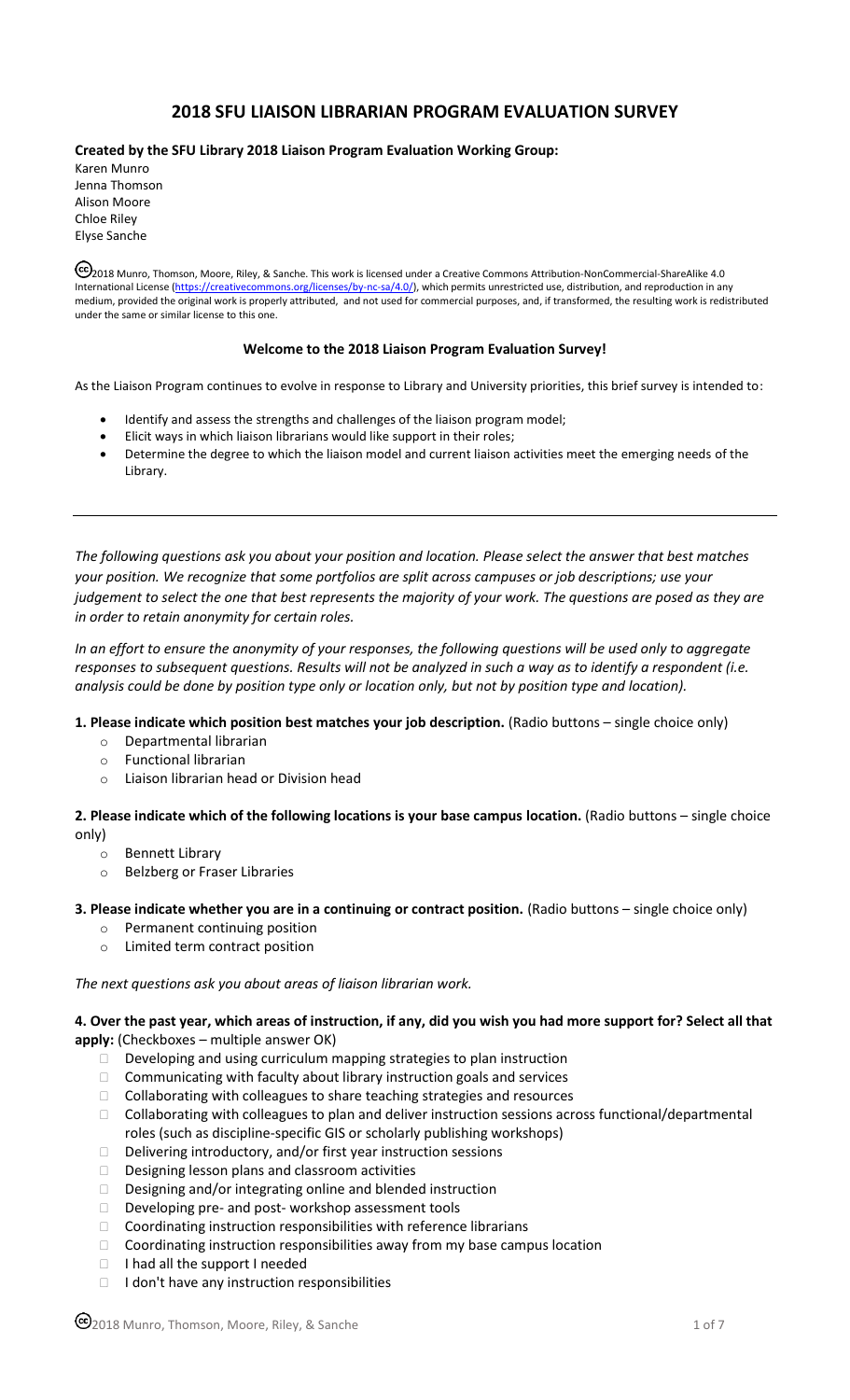|  | Further comments: |
|--|-------------------|
|--|-------------------|

## **5. Over the past year, which areas of reference work, if any, did you wish you had more support for? Select all that apply:** (Checkboxes – multiple answer OK)

\_\_\_\_\_\_\_\_\_\_\_\_\_\_\_\_\_\_\_\_\_\_\_\_\_\_\_\_\_\_\_\_\_\_\_\_\_\_\_\_\_\_\_\_\_\_\_\_\_\_\_\_\_\_\_\_\_\_\_\_\_\_\_\_\_\_\_\_\_\_\_\_\_\_\_\_\_\_\_\_\_\_\_\_\_ \_\_\_\_\_\_\_\_\_\_\_\_\_\_\_\_\_\_\_\_\_\_\_\_\_\_\_\_\_\_\_\_\_\_\_\_\_\_\_\_\_\_\_\_\_\_\_\_\_\_\_\_\_\_\_\_\_\_\_\_\_\_\_\_\_\_\_\_\_\_\_\_\_\_\_\_\_\_\_\_\_\_\_\_\_

- $\Box$  Reference consultations/appointments
- □ Intensive research or literature searching projects (such as assisting with systematic or scoping reviews)
- □ Advising on citation management software tools and functionality
- □ Assessment of reference statistics, such as identifying trends or issues based on LibInsight statistics
- $\Box$  Evaluating the outcomes of my reference interactions
- □ Referring questions to front-line Research Help services
- □ Communicating with front line Research Help services about subject-specific information (such as trend in questions, or heads up on an assignment)

\_\_\_\_\_\_\_\_\_\_\_\_\_\_\_\_\_\_\_\_\_\_\_\_\_\_\_\_\_\_\_\_\_\_\_\_\_\_\_\_\_\_\_\_\_\_\_\_\_\_\_\_\_\_\_\_\_\_\_\_\_\_\_\_\_\_\_\_\_\_\_\_\_\_\_\_\_\_\_\_\_\_\_\_\_ \_\_\_\_\_\_\_\_\_\_\_\_\_\_\_\_\_\_\_\_\_\_\_\_\_\_\_\_\_\_\_\_\_\_\_\_\_\_\_\_\_\_\_\_\_\_\_\_\_\_\_\_\_\_\_\_\_\_\_\_\_\_\_\_\_\_\_\_\_\_\_\_\_\_\_\_\_\_\_\_\_\_\_\_\_

- □ Increasing my awareness of and ability to confidently refer to Special Collections, Archives, maps, Government documents, media, or other specialized collections
- $\Box$  I have all the support I need
- $\Box$  I don't have any reference responsibilities
- Further comments:

#### **6. Over the past year, which aspects of engagement, if any, did you wish you had more support for? Select all that apply:** (Checkboxes – multiple answer OK)

- □ Positioning yourself as a partner in research opportunities, including seeking active roles in research projects
- $\Box$  Building relationships with students, faculty, and staff in my areas
- $\Box$  Identifying, communicating, or building relationships with community groups
- □ Coordinating library messages to students, faculty and staff in my areas
- □ Promoting existing liaison services (instructional workshops, consultation services, etc.)
- □ Promoting major library events (Celebration of Authors, Open Access Week, etc.)
- □ Curating, creating, and maintaining SFU Library website content (research guides, news and events pages, etc.)
- $\Box$  I have all the support I need
- Further comments:

# **7. Over the past year, which areas of scholarly communications and copyright, if any, did you wish you had more support for?** (Checkboxes – multiple answer OK)

□ Promoting open initiatives, such as open access, and open data, including SFU's Open Access Policy and other funder requirements

\_\_\_\_\_\_\_\_\_\_\_\_\_\_\_\_\_\_\_\_\_\_\_\_\_\_\_\_\_\_\_\_\_\_\_\_\_\_\_\_\_\_\_\_\_\_\_\_\_\_\_\_\_\_\_\_\_\_\_\_\_\_\_\_\_\_\_\_\_\_\_\_\_\_\_\_\_\_\_\_\_\_\_\_\_ \_\_\_\_\_\_\_\_\_\_\_\_\_\_\_\_\_\_\_\_\_\_\_\_\_\_\_\_\_\_\_\_\_\_\_\_\_\_\_\_\_\_\_\_\_\_\_\_\_\_\_\_\_\_\_\_\_\_\_\_\_\_\_\_\_\_\_\_\_\_\_\_\_\_\_\_\_\_\_\_\_\_\_\_\_

- □ Promoting and providing support for the creation, adaptation, and use of open educational resources, and open pedagogical practices
- $\Box$  Supporting researchers who have questions about research impact or bibliometrics, such as how to use Sci-Val
- $\Box$  Providing advice on researchers' online presence and knowledge mobilization, such as how, when, or if to use Academia.edu, ORCID, Twitter for academics, or how to connect with journalists
- $\Box$  Helping researchers make decisions about where to publish their work; identifying predatory publishers
- $\Box$  Providing information on author's rights, such as publisher agreements
- □ Providing information on the reproduction of images, media, maps, or other copyrighted works for teaching purposes
- □ Answering questions about long-term accessibility and preservation of research projects, such as digital humanities projects, or research portals

\_\_\_\_\_\_\_\_\_\_\_\_\_\_\_\_\_\_\_\_\_\_\_\_\_\_\_\_\_\_\_\_\_\_\_\_\_\_\_\_\_\_\_\_\_\_\_\_\_\_\_\_\_\_\_\_\_\_\_\_\_\_\_\_\_\_\_\_\_\_\_\_\_\_\_\_\_\_\_\_\_\_\_\_\_ \_\_\_\_\_\_\_\_\_\_\_\_\_\_\_\_\_\_\_\_\_\_\_\_\_\_\_\_\_\_\_\_\_\_\_\_\_\_\_\_\_\_\_\_\_\_\_\_\_\_\_\_\_\_\_\_\_\_\_\_\_\_\_\_\_\_\_\_\_\_\_\_\_\_\_\_\_\_\_\_\_\_\_\_\_

- $\Box$  I have all the support I need
- $\Box$  I don't have any scholarly communications responsibilities
- Further comments: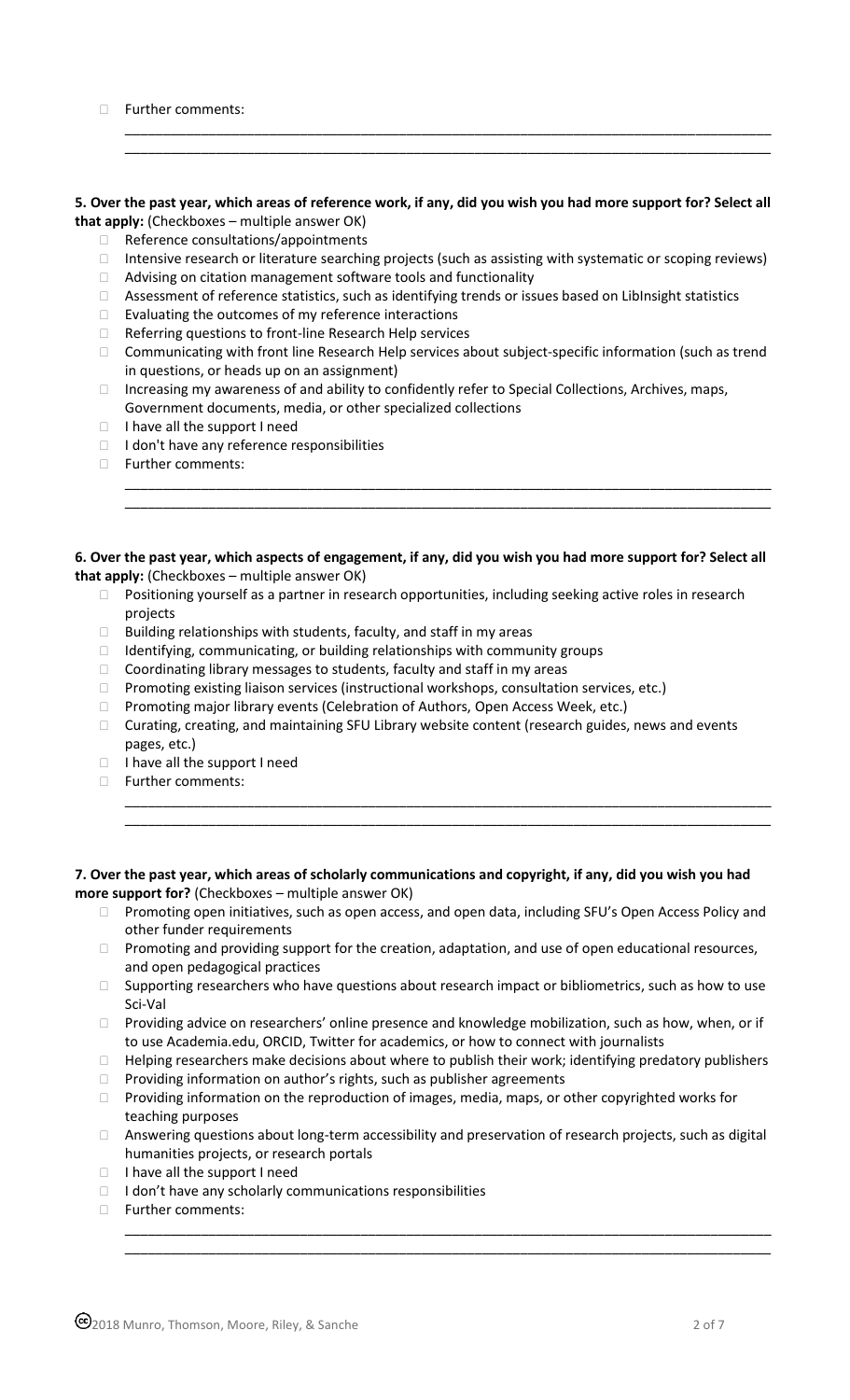## **8. Over the past year, which areas of research data management and data analysis, if any, did you wish you had more support for?** (Checkboxes –multiple answer OK)

- $\Box$  Finding data, including geospatial data
- □ Providing information on research data management, such as data management planning, sharing data, and ethical concerns associated with open data

\_\_\_\_\_\_\_\_\_\_\_\_\_\_\_\_\_\_\_\_\_\_\_\_\_\_\_\_\_\_\_\_\_\_\_\_\_\_\_\_\_\_\_\_\_\_\_\_\_\_\_\_\_\_\_\_\_\_\_\_\_\_\_\_\_\_\_\_\_\_\_\_\_\_\_\_\_\_\_\_\_\_\_\_\_ \_\_\_\_\_\_\_\_\_\_\_\_\_\_\_\_\_\_\_\_\_\_\_\_\_\_\_\_\_\_\_\_\_\_\_\_\_\_\_\_\_\_\_\_\_\_\_\_\_\_\_\_\_\_\_\_\_\_\_\_\_\_\_\_\_\_\_\_\_\_\_\_\_\_\_\_\_\_\_\_\_\_\_\_\_

- □ Advising on the use of tools for GIS, such as ArcGIS and QGIS
- □ Advising on the use of tools for research data analysis, such as NVivo, R, SPSS, or Tableau
- $\Box$  I have all the support I need
- $\Box$  I don't have any data services responsibilities
- Further comments:

**9. Over the past year, are there any areas of collection evaluation or assessment you wish you had more support for? If so, what would more support look like? Examples of areas: selection, evaluation or assessment of ebook packages or title-by-title.** (Open-ended)

\_\_\_\_\_\_\_\_\_\_\_\_\_\_\_\_\_\_\_\_\_\_\_\_\_\_\_\_\_\_\_\_\_\_\_\_\_\_\_\_\_\_\_\_\_\_\_\_\_\_\_\_\_\_\_\_\_\_\_\_\_\_\_\_\_\_\_\_\_\_\_\_\_\_\_\_\_\_\_\_\_\_\_\_\_\_\_\_\_\_\_ \_\_\_\_\_\_\_\_\_\_\_\_\_\_\_\_\_\_\_\_\_\_\_\_\_\_\_\_\_\_\_\_\_\_\_\_\_\_\_\_\_\_\_\_\_\_\_\_\_\_\_\_\_\_\_\_\_\_\_\_\_\_\_\_\_\_\_\_\_\_\_\_\_\_\_\_\_\_\_\_\_\_\_\_\_\_\_\_\_\_\_ \_\_\_\_\_\_\_\_\_\_\_\_\_\_\_\_\_\_\_\_\_\_\_\_\_\_\_\_\_\_\_\_\_\_\_\_\_\_\_\_\_\_\_\_\_\_\_\_\_\_\_\_\_\_\_\_\_\_\_\_\_\_\_\_\_\_\_\_\_\_\_\_\_\_\_\_\_\_\_\_\_\_\_\_\_\_\_\_\_\_\_ \_\_\_\_\_\_\_\_\_\_\_\_\_\_\_\_\_\_\_\_\_\_\_\_\_\_\_\_\_\_\_\_\_\_\_\_\_\_\_\_\_\_\_\_\_\_\_\_\_\_\_\_\_\_\_\_\_\_\_\_\_\_\_\_\_\_\_\_\_\_\_\_\_\_\_\_\_\_\_\_\_\_\_\_\_\_\_\_\_\_\_

**10. Over the past year, in which areas of your work did you feel well supported? What did that support look like?** (Open-ended)

\_\_\_\_\_\_\_\_\_\_\_\_\_\_\_\_\_\_\_\_\_\_\_\_\_\_\_\_\_\_\_\_\_\_\_\_\_\_\_\_\_\_\_\_\_\_\_\_\_\_\_\_\_\_\_\_\_\_\_\_\_\_\_\_\_\_\_\_\_\_\_\_\_\_\_\_\_\_\_\_\_\_\_\_\_\_\_\_\_\_\_ \_\_\_\_\_\_\_\_\_\_\_\_\_\_\_\_\_\_\_\_\_\_\_\_\_\_\_\_\_\_\_\_\_\_\_\_\_\_\_\_\_\_\_\_\_\_\_\_\_\_\_\_\_\_\_\_\_\_\_\_\_\_\_\_\_\_\_\_\_\_\_\_\_\_\_\_\_\_\_\_\_\_\_\_\_\_\_\_\_\_\_ \_\_\_\_\_\_\_\_\_\_\_\_\_\_\_\_\_\_\_\_\_\_\_\_\_\_\_\_\_\_\_\_\_\_\_\_\_\_\_\_\_\_\_\_\_\_\_\_\_\_\_\_\_\_\_\_\_\_\_\_\_\_\_\_\_\_\_\_\_\_\_\_\_\_\_\_\_\_\_\_\_\_\_\_\_\_\_\_\_\_\_ \_\_\_\_\_\_\_\_\_\_\_\_\_\_\_\_\_\_\_\_\_\_\_\_\_\_\_\_\_\_\_\_\_\_\_\_\_\_\_\_\_\_\_\_\_\_\_\_\_\_\_\_\_\_\_\_\_\_\_\_\_\_\_\_\_\_\_\_\_\_\_\_\_\_\_\_\_\_\_\_\_\_\_\_\_\_\_\_\_\_\_

*The next questions ask you about the process for referring questions, and about how you keep your colleagues informed about your work.* 

## **11. Please respond to the following statements about referring questions:** (Matrix)

| Statement                                                                                                                               | <b>Never</b> | Rarely | Often | Always | N/A |
|-----------------------------------------------------------------------------------------------------------------------------------------|--------------|--------|-------|--------|-----|
| 11a. I know when to answer a question myself, and when to refer it to<br>one of my colleagues.                                          |              |        |       |        |     |
| 11b. I refer questions that are outside my portfolio, even if I feel<br>equipped to answer them.                                        |              |        |       |        |     |
| 11c. My colleagues refer questions to me too quickly - I wish they<br>would try to answer questions to the best of their ability first. |              |        |       |        |     |
| 11d. Overall, I think our referral process works well.                                                                                  |              |        |       |        |     |

# **12. Please respond to the following statements about overlap with other portfolios:** (Matrix)

| Statement                                                                                                                 | Never | Rarely   Often | Always | N/A |
|---------------------------------------------------------------------------------------------------------------------------|-------|----------------|--------|-----|
| 12a. I know when to loop my colleagues in on a project that may<br>overlap with or have implications for their portfolio. |       |                |        |     |
| 12b. I am appropriately looped in on projects that may overlap with<br>or have implications for my portfolio.             |       |                |        |     |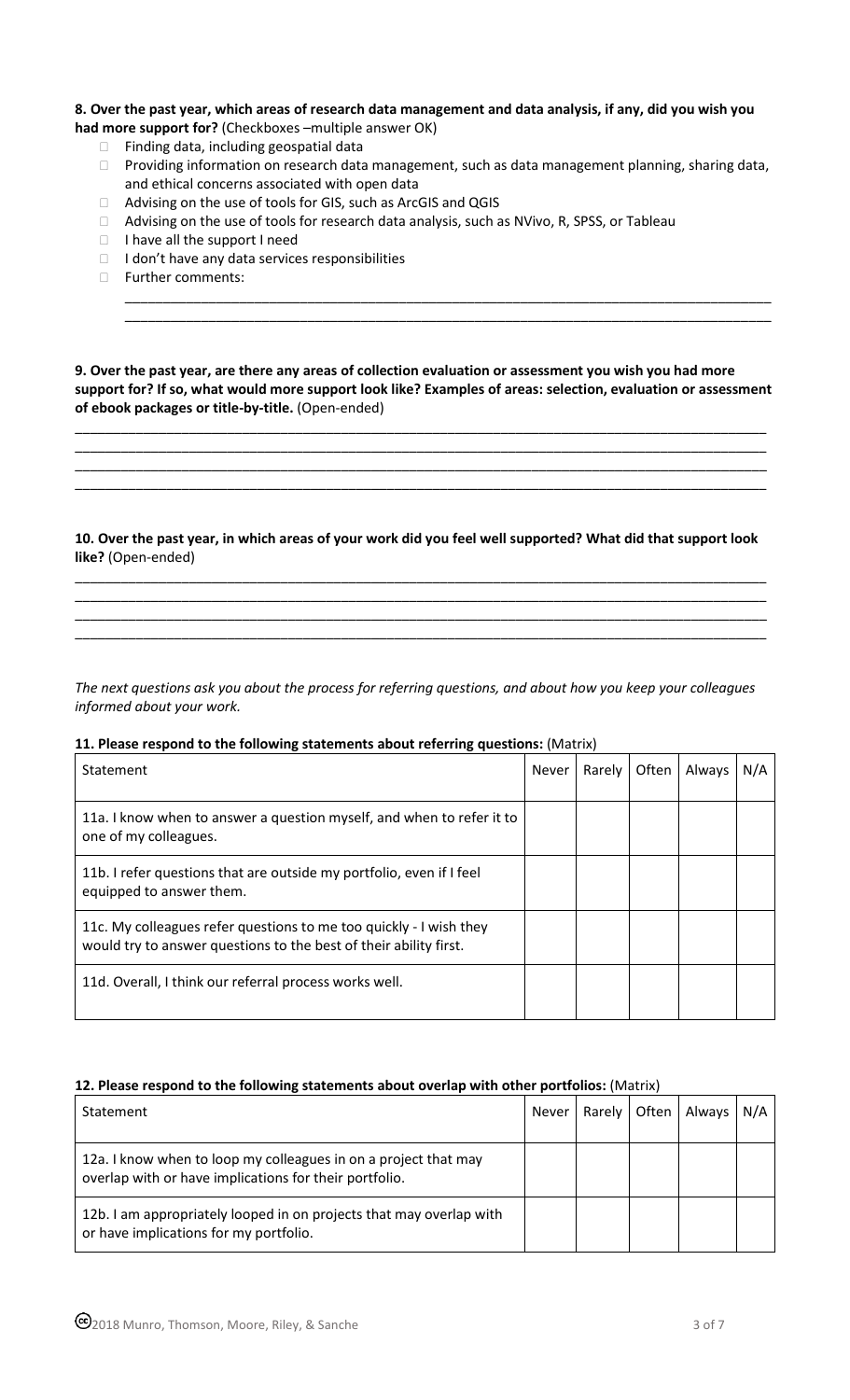**13. Tell us about your best experience collaborating with a colleague inside or outside the library.** (Openended)

\_\_\_\_\_\_\_\_\_\_\_\_\_\_\_\_\_\_\_\_\_\_\_\_\_\_\_\_\_\_\_\_\_\_\_\_\_\_\_\_\_\_\_\_\_\_\_\_\_\_\_\_\_\_\_\_\_\_\_\_\_\_\_\_\_\_\_\_\_\_\_\_\_\_\_\_\_\_\_\_\_\_\_\_\_\_\_\_\_\_\_ \_\_\_\_\_\_\_\_\_\_\_\_\_\_\_\_\_\_\_\_\_\_\_\_\_\_\_\_\_\_\_\_\_\_\_\_\_\_\_\_\_\_\_\_\_\_\_\_\_\_\_\_\_\_\_\_\_\_\_\_\_\_\_\_\_\_\_\_\_\_\_\_\_\_\_\_\_\_\_\_\_\_\_\_\_\_\_\_\_\_\_ \_\_\_\_\_\_\_\_\_\_\_\_\_\_\_\_\_\_\_\_\_\_\_\_\_\_\_\_\_\_\_\_\_\_\_\_\_\_\_\_\_\_\_\_\_\_\_\_\_\_\_\_\_\_\_\_\_\_\_\_\_\_\_\_\_\_\_\_\_\_\_\_\_\_\_\_\_\_\_\_\_\_\_\_\_\_\_\_\_\_\_ \_\_\_\_\_\_\_\_\_\_\_\_\_\_\_\_\_\_\_\_\_\_\_\_\_\_\_\_\_\_\_\_\_\_\_\_\_\_\_\_\_\_\_\_\_\_\_\_\_\_\_\_\_\_\_\_\_\_\_\_\_\_\_\_\_\_\_\_\_\_\_\_\_\_\_\_\_\_\_\_\_\_\_\_\_\_\_\_\_\_\_

*The next questions ask you about your experiences working across campus locations.*

# **14. Using the following scale, please rate your ability to:** (Matrix)

| Statement                                                                                    | Poor | Fair | Good | Great | N/A |
|----------------------------------------------------------------------------------------------|------|------|------|-------|-----|
| 14a. Work productively at your base campus location                                          |      |      |      |       |     |
| 14b. Work productively at a campus location that is not your base<br>campus location         |      |      |      |       |     |
| 14c. Participate in activities at your base campus location                                  |      |      |      |       |     |
| 14d. Participate in activities at a campus location that is not your base<br>campus location |      |      |      |       |     |
| 14e. Collaborate with colleagues across all campus locations                                 |      |      |      |       |     |

# **15. Over the past year, on average, how many days per month did you...**

| Statement                                                                                                                  | Never | Less than<br>once a<br>month | Once or<br>twice a<br>month | 3 or 4 days<br>per month | 5 or more<br>days per<br>month |
|----------------------------------------------------------------------------------------------------------------------------|-------|------------------------------|-----------------------------|--------------------------|--------------------------------|
| 15a. Have cross-campus commitments (where<br>you started the day at one campus location,<br>and then commuted to another)? |       |                              |                             |                          |                                |
| 15b. Work at a campus location that was not<br>your base campus location?                                                  |       |                              |                             |                          |                                |
| 15c. Work from home?                                                                                                       |       |                              |                             |                          |                                |

## **16. Over the past year, when working at a campus that was not your base campus location, were there any factors or circumstances that were inconvenient or stressful?** (Open ended)

\_\_\_\_\_\_\_\_\_\_\_\_\_\_\_\_\_\_\_\_\_\_\_\_\_\_\_\_\_\_\_\_\_\_\_\_\_\_\_\_\_\_\_\_\_\_\_\_\_\_\_\_\_\_\_\_\_\_\_\_\_\_\_\_\_\_\_\_\_\_\_\_\_\_\_\_\_\_\_\_\_\_\_\_\_\_\_\_\_\_\_ \_\_\_\_\_\_\_\_\_\_\_\_\_\_\_\_\_\_\_\_\_\_\_\_\_\_\_\_\_\_\_\_\_\_\_\_\_\_\_\_\_\_\_\_\_\_\_\_\_\_\_\_\_\_\_\_\_\_\_\_\_\_\_\_\_\_\_\_\_\_\_\_\_\_\_\_\_\_\_\_\_\_\_\_\_\_\_\_\_\_\_ \_\_\_\_\_\_\_\_\_\_\_\_\_\_\_\_\_\_\_\_\_\_\_\_\_\_\_\_\_\_\_\_\_\_\_\_\_\_\_\_\_\_\_\_\_\_\_\_\_\_\_\_\_\_\_\_\_\_\_\_\_\_\_\_\_\_\_\_\_\_\_\_\_\_\_\_\_\_\_\_\_\_\_\_\_\_\_\_\_\_\_ \_\_\_\_\_\_\_\_\_\_\_\_\_\_\_\_\_\_\_\_\_\_\_\_\_\_\_\_\_\_\_\_\_\_\_\_\_\_\_\_\_\_\_\_\_\_\_\_\_\_\_\_\_\_\_\_\_\_\_\_\_\_\_\_\_\_\_\_\_\_\_\_\_\_\_\_\_\_\_\_\_\_\_\_\_\_\_\_\_\_\_

## **17. Over the past year, when working at a campus that was not your base location, were there any factors or circumstances that helped you feel welcome or energized?** (Open-ended)

\_\_\_\_\_\_\_\_\_\_\_\_\_\_\_\_\_\_\_\_\_\_\_\_\_\_\_\_\_\_\_\_\_\_\_\_\_\_\_\_\_\_\_\_\_\_\_\_\_\_\_\_\_\_\_\_\_\_\_\_\_\_\_\_\_\_\_\_\_\_\_\_\_\_\_\_\_\_\_\_\_\_\_\_\_\_\_\_\_\_\_ \_\_\_\_\_\_\_\_\_\_\_\_\_\_\_\_\_\_\_\_\_\_\_\_\_\_\_\_\_\_\_\_\_\_\_\_\_\_\_\_\_\_\_\_\_\_\_\_\_\_\_\_\_\_\_\_\_\_\_\_\_\_\_\_\_\_\_\_\_\_\_\_\_\_\_\_\_\_\_\_\_\_\_\_\_\_\_\_\_\_\_ \_\_\_\_\_\_\_\_\_\_\_\_\_\_\_\_\_\_\_\_\_\_\_\_\_\_\_\_\_\_\_\_\_\_\_\_\_\_\_\_\_\_\_\_\_\_\_\_\_\_\_\_\_\_\_\_\_\_\_\_\_\_\_\_\_\_\_\_\_\_\_\_\_\_\_\_\_\_\_\_\_\_\_\_\_\_\_\_\_\_\_ \_\_\_\_\_\_\_\_\_\_\_\_\_\_\_\_\_\_\_\_\_\_\_\_\_\_\_\_\_\_\_\_\_\_\_\_\_\_\_\_\_\_\_\_\_\_\_\_\_\_\_\_\_\_\_\_\_\_\_\_\_\_\_\_\_\_\_\_\_\_\_\_\_\_\_\_\_\_\_\_\_\_\_\_\_\_\_\_\_\_\_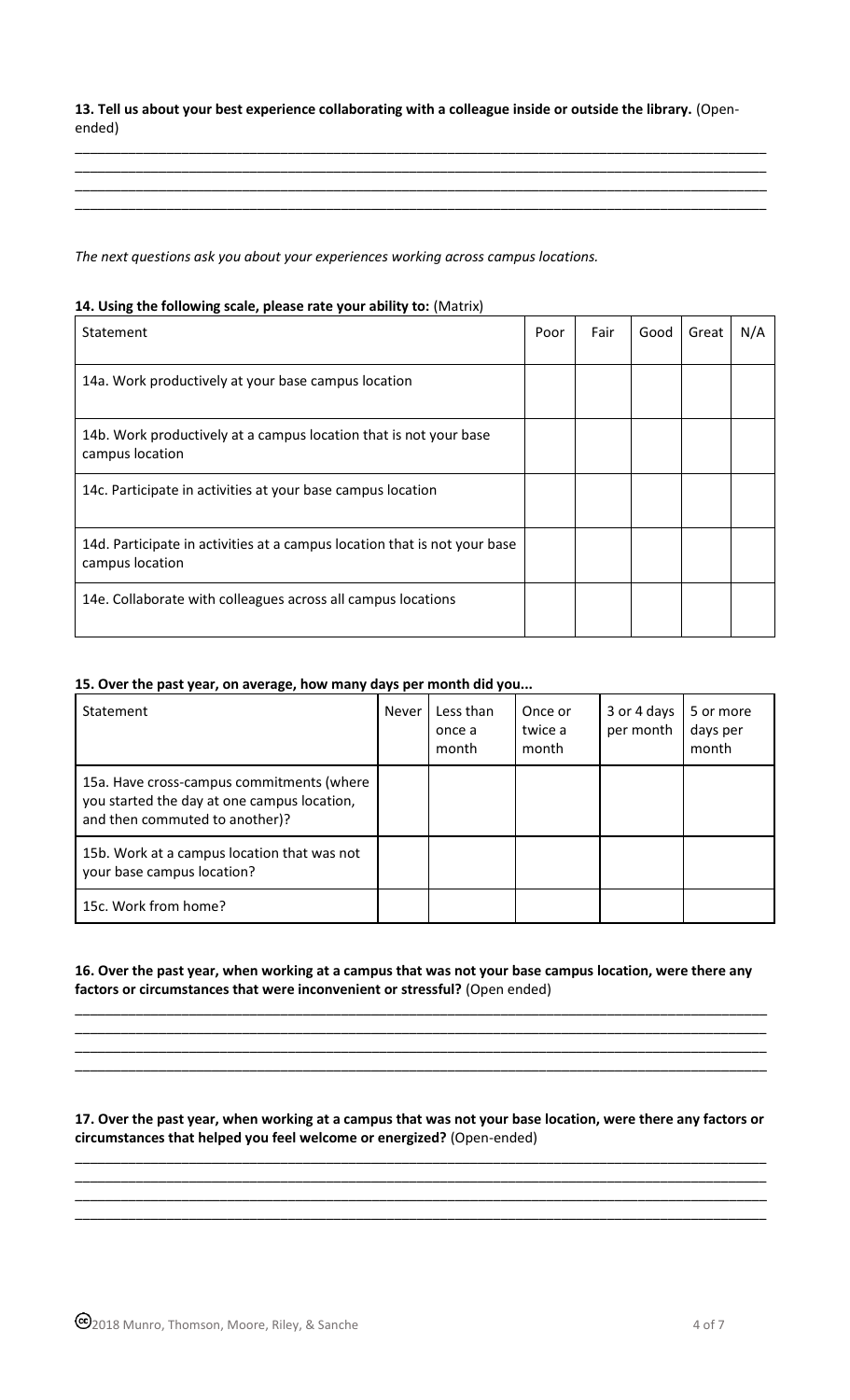*The next questions ask you about the Library and librarians' ability to respond to emerging needs.*

# **18. Over the past year, to what extent did you feel that you were able to:** (Matrix)

| Statement                                | Poor | Fair | Good | Great | N/A |
|------------------------------------------|------|------|------|-------|-----|
| 18a. Anticipate/identify emerging needs? |      |      |      |       |     |
| 18b. Respond to emerging needs?          |      |      |      |       |     |

# **19. What type of support best helps you respond to emerging needs? For example, opportunities to explore professional development, release time for a new project, encouragement from your supervisor, etc.** (Openended)

\_\_\_\_\_\_\_\_\_\_\_\_\_\_\_\_\_\_\_\_\_\_\_\_\_\_\_\_\_\_\_\_\_\_\_\_\_\_\_\_\_\_\_\_\_\_\_\_\_\_\_\_\_\_\_\_\_\_\_\_\_\_\_\_\_\_\_\_\_\_\_\_\_\_\_\_\_\_\_\_\_\_\_\_\_\_\_\_\_\_\_ \_\_\_\_\_\_\_\_\_\_\_\_\_\_\_\_\_\_\_\_\_\_\_\_\_\_\_\_\_\_\_\_\_\_\_\_\_\_\_\_\_\_\_\_\_\_\_\_\_\_\_\_\_\_\_\_\_\_\_\_\_\_\_\_\_\_\_\_\_\_\_\_\_\_\_\_\_\_\_\_\_\_\_\_\_\_\_\_\_\_\_

# **20. Over the past year, to what extent did you feel that the Library was able to:** (Matrix)

| Statement                                | Poor | Fair | Good | Great | N/A |
|------------------------------------------|------|------|------|-------|-----|
| 20a. Anticipate/identify emerging needs? |      |      |      |       |     |
| 20b. Respond to emerging needs?          |      |      |      |       |     |

**21. Looking forward, can you anticipate or identify trends or new areas of growth that you think will take off in the near future? For example, over the past year, the Community Scholars Program and Research Data Management have experienced new and/or rapid growth.** (Open-ended)

\_\_\_\_\_\_\_\_\_\_\_\_\_\_\_\_\_\_\_\_\_\_\_\_\_\_\_\_\_\_\_\_\_\_\_\_\_\_\_\_\_\_\_\_\_\_\_\_\_\_\_\_\_\_\_\_\_\_\_\_\_\_\_\_\_\_\_\_\_\_\_\_\_\_\_\_\_\_\_\_\_\_\_\_\_\_\_\_\_\_\_ \_\_\_\_\_\_\_\_\_\_\_\_\_\_\_\_\_\_\_\_\_\_\_\_\_\_\_\_\_\_\_\_\_\_\_\_\_\_\_\_\_\_\_\_\_\_\_\_\_\_\_\_\_\_\_\_\_\_\_\_\_\_\_\_\_\_\_\_\_\_\_\_\_\_\_\_\_\_\_\_\_\_\_\_\_\_\_\_\_\_\_ \_\_\_\_\_\_\_\_\_\_\_\_\_\_\_\_\_\_\_\_\_\_\_\_\_\_\_\_\_\_\_\_\_\_\_\_\_\_\_\_\_\_\_\_\_\_\_\_\_\_\_\_\_\_\_\_\_\_\_\_\_\_\_\_\_\_\_\_\_\_\_\_\_\_\_\_\_\_\_\_\_\_\_\_\_\_\_\_\_\_\_ \_\_\_\_\_\_\_\_\_\_\_\_\_\_\_\_\_\_\_\_\_\_\_\_\_\_\_\_\_\_\_\_\_\_\_\_\_\_\_\_\_\_\_\_\_\_\_\_\_\_\_\_\_\_\_\_\_\_\_\_\_\_\_\_\_\_\_\_\_\_\_\_\_\_\_\_\_\_\_\_\_\_\_\_\_\_\_\_\_\_\_

**22. Are there any areas of your work in which you have noticed reduced demand, or in which you think there will be reduced demand in the future? Looking forward, what do you anticipate you or the Library can stop doing, or do less of? For example, over the past year, library services like non-course integrated instruction sessions may have experienced a decrease in demand, or required less time.** (Open-ended)

\_\_\_\_\_\_\_\_\_\_\_\_\_\_\_\_\_\_\_\_\_\_\_\_\_\_\_\_\_\_\_\_\_\_\_\_\_\_\_\_\_\_\_\_\_\_\_\_\_\_\_\_\_\_\_\_\_\_\_\_\_\_\_\_\_\_\_\_\_\_\_\_\_\_\_\_\_\_\_\_\_\_\_\_\_\_\_\_\_\_\_ \_\_\_\_\_\_\_\_\_\_\_\_\_\_\_\_\_\_\_\_\_\_\_\_\_\_\_\_\_\_\_\_\_\_\_\_\_\_\_\_\_\_\_\_\_\_\_\_\_\_\_\_\_\_\_\_\_\_\_\_\_\_\_\_\_\_\_\_\_\_\_\_\_\_\_\_\_\_\_\_\_\_\_\_\_\_\_\_\_\_\_ \_\_\_\_\_\_\_\_\_\_\_\_\_\_\_\_\_\_\_\_\_\_\_\_\_\_\_\_\_\_\_\_\_\_\_\_\_\_\_\_\_\_\_\_\_\_\_\_\_\_\_\_\_\_\_\_\_\_\_\_\_\_\_\_\_\_\_\_\_\_\_\_\_\_\_\_\_\_\_\_\_\_\_\_\_\_\_\_\_\_\_ \_\_\_\_\_\_\_\_\_\_\_\_\_\_\_\_\_\_\_\_\_\_\_\_\_\_\_\_\_\_\_\_\_\_\_\_\_\_\_\_\_\_\_\_\_\_\_\_\_\_\_\_\_\_\_\_\_\_\_\_\_\_\_\_\_\_\_\_\_\_\_\_\_\_\_\_\_\_\_\_\_\_\_\_\_\_\_\_\_\_\_

**23. Over the past year, did you observe gaps in coverage of operational areas? (For example, reference desk coverage, branch collections responsibilities).** (Open-ended)

\_\_\_\_\_\_\_\_\_\_\_\_\_\_\_\_\_\_\_\_\_\_\_\_\_\_\_\_\_\_\_\_\_\_\_\_\_\_\_\_\_\_\_\_\_\_\_\_\_\_\_\_\_\_\_\_\_\_\_\_\_\_\_\_\_\_\_\_\_\_\_\_\_\_\_\_\_\_\_\_\_\_\_\_\_\_\_\_\_\_\_

\_\_\_\_\_\_\_\_\_\_\_\_\_\_\_\_\_\_\_\_\_\_\_\_\_\_\_\_\_\_\_\_\_\_\_\_\_\_\_\_\_\_\_\_\_\_\_\_\_\_\_\_\_\_\_\_\_\_\_\_\_\_\_\_\_\_\_\_\_\_\_\_\_\_\_\_\_\_\_\_\_\_\_\_\_\_\_\_\_\_\_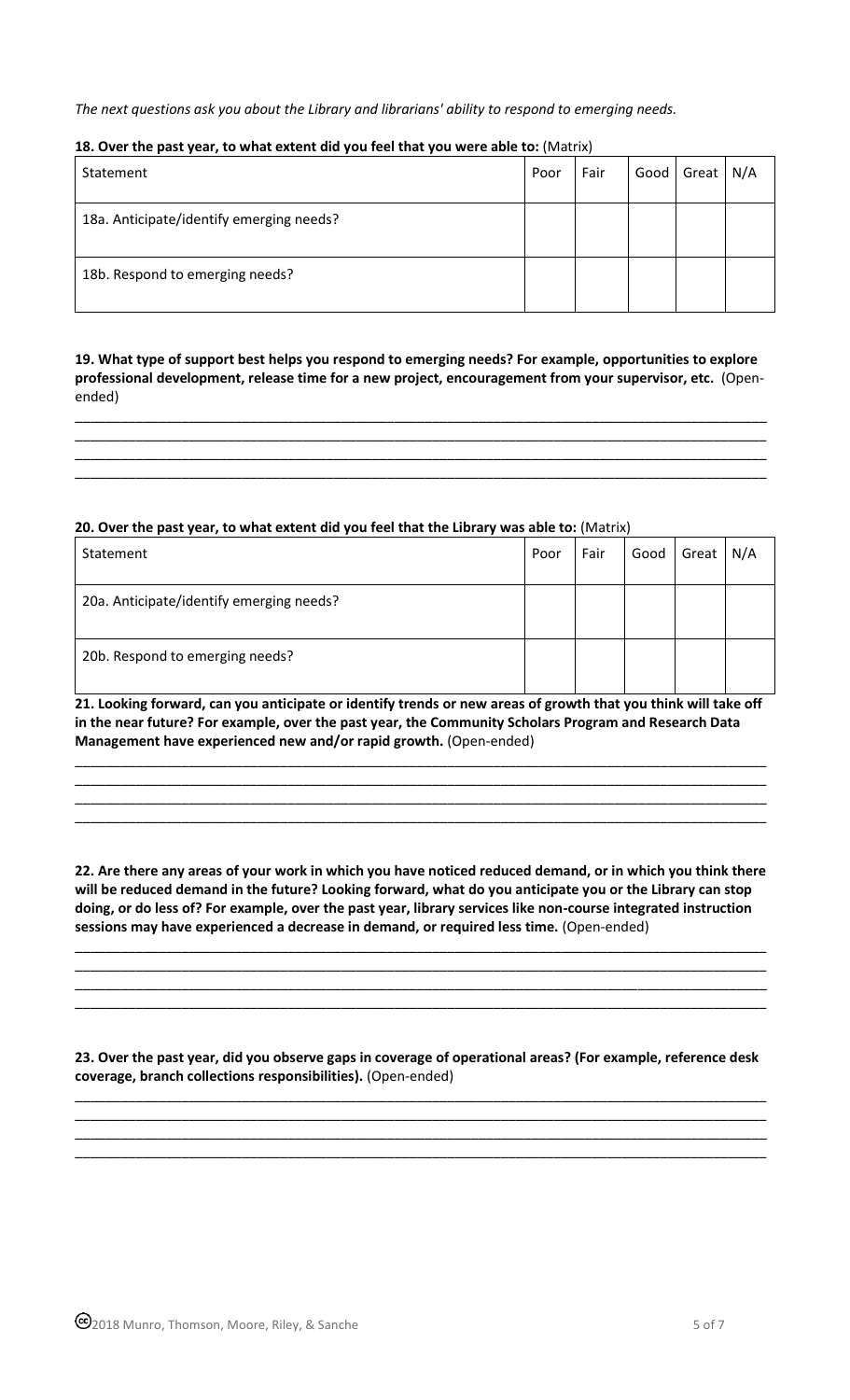# **24. Over the past year, to what extent did you feel:** (Matrix)

| Statement                                                                           | <b>Never</b> | Rarely | Often | Always | N/A |
|-------------------------------------------------------------------------------------|--------------|--------|-------|--------|-----|
| 24a. Informed of change happening in the Library?                                   |              |        |       |        |     |
| 24b. Equipped to engage with change happening in the Library?                       |              |        |       |        |     |
| 24c. Positive or excited about how change might impact your role in<br>the Library? |              |        |       |        |     |
| 24d. Confident that your work is valued by the Library?                             |              |        |       |        |     |

*The next questions ask you about professional development, service, research and balancing demands generated by your portfolio.*

## **25. Over the past year, to what extent would you say that…** (Matrix)

| Statement                                                                                                                                                                                                                                                                     | Never | Rarely | Often | Always | N/A |
|-------------------------------------------------------------------------------------------------------------------------------------------------------------------------------------------------------------------------------------------------------------------------------|-------|--------|-------|--------|-----|
| 25a. You were able to participate in professional development (e.g.,<br>attend conferences, watch webinars, read professional literature)?                                                                                                                                    |       |        |       |        |     |
| 25b. You were able to participate in service to the Library, University,<br>or the profession (e.g., serving on task groups, hiring committees, or<br>professional associations)?                                                                                             |       |        |       |        |     |
| 25c. You were able to participate in research activities or projects<br>(e.g., delivering conference presentations or poster sessions, writing<br>journal articles, books, or book chapters, acting as a peer reviewer, or<br>editor, or organizing conferences, symposiums)? |       |        |       |        |     |
| 25d. You were able to balance the current demands of your portfolio<br>and your service, professional development, and research<br>commitments?                                                                                                                               |       |        |       |        |     |
| 25e. The demands of your portfolio and your service, professional<br>development, and research commitments are at a sustainable level<br>going forward?                                                                                                                       |       |        |       |        |     |

*The next questions ask you about your experience with the liaison program overall.*

**26. Over the past year, what was the biggest challenge you had working as a liaison librarian?** (Open-ended)

\_\_\_\_\_\_\_\_\_\_\_\_\_\_\_\_\_\_\_\_\_\_\_\_\_\_\_\_\_\_\_\_\_\_\_\_\_\_\_\_\_\_\_\_\_\_\_\_\_\_\_\_\_\_\_\_\_\_\_\_\_\_\_\_\_\_\_\_\_\_\_\_\_\_\_\_\_\_\_\_\_\_\_\_\_\_\_\_\_\_\_ \_\_\_\_\_\_\_\_\_\_\_\_\_\_\_\_\_\_\_\_\_\_\_\_\_\_\_\_\_\_\_\_\_\_\_\_\_\_\_\_\_\_\_\_\_\_\_\_\_\_\_\_\_\_\_\_\_\_\_\_\_\_\_\_\_\_\_\_\_\_\_\_\_\_\_\_\_\_\_\_\_\_\_\_\_\_\_\_\_\_\_ \_\_\_\_\_\_\_\_\_\_\_\_\_\_\_\_\_\_\_\_\_\_\_\_\_\_\_\_\_\_\_\_\_\_\_\_\_\_\_\_\_\_\_\_\_\_\_\_\_\_\_\_\_\_\_\_\_\_\_\_\_\_\_\_\_\_\_\_\_\_\_\_\_\_\_\_\_\_\_\_\_\_\_\_\_\_\_\_\_\_\_ \_\_\_\_\_\_\_\_\_\_\_\_\_\_\_\_\_\_\_\_\_\_\_\_\_\_\_\_\_\_\_\_\_\_\_\_\_\_\_\_\_\_\_\_\_\_\_\_\_\_\_\_\_\_\_\_\_\_\_\_\_\_\_\_\_\_\_\_\_\_\_\_\_\_\_\_\_\_\_\_\_\_\_\_\_\_\_\_\_\_\_

## **27. Over the past year, what was the best experience you had working as a liaison librarian?** (Open-ended) \_\_\_\_\_\_\_\_\_\_\_\_\_\_\_\_\_\_\_\_\_\_\_\_\_\_\_\_\_\_\_\_\_\_\_\_\_\_\_\_\_\_\_\_\_\_\_\_\_\_\_\_\_\_\_\_\_\_\_\_\_\_\_\_\_\_\_\_\_\_\_\_\_\_\_\_\_\_\_\_\_\_\_\_\_\_\_\_\_\_\_

\_\_\_\_\_\_\_\_\_\_\_\_\_\_\_\_\_\_\_\_\_\_\_\_\_\_\_\_\_\_\_\_\_\_\_\_\_\_\_\_\_\_\_\_\_\_\_\_\_\_\_\_\_\_\_\_\_\_\_\_\_\_\_\_\_\_\_\_\_\_\_\_\_\_\_\_\_\_\_\_\_\_\_\_\_\_\_\_\_\_\_ \_\_\_\_\_\_\_\_\_\_\_\_\_\_\_\_\_\_\_\_\_\_\_\_\_\_\_\_\_\_\_\_\_\_\_\_\_\_\_\_\_\_\_\_\_\_\_\_\_\_\_\_\_\_\_\_\_\_\_\_\_\_\_\_\_\_\_\_\_\_\_\_\_\_\_\_\_\_\_\_\_\_\_\_\_\_\_\_\_\_\_ \_\_\_\_\_\_\_\_\_\_\_\_\_\_\_\_\_\_\_\_\_\_\_\_\_\_\_\_\_\_\_\_\_\_\_\_\_\_\_\_\_\_\_\_\_\_\_\_\_\_\_\_\_\_\_\_\_\_\_\_\_\_\_\_\_\_\_\_\_\_\_\_\_\_\_\_\_\_\_\_\_\_\_\_\_\_\_\_\_\_\_